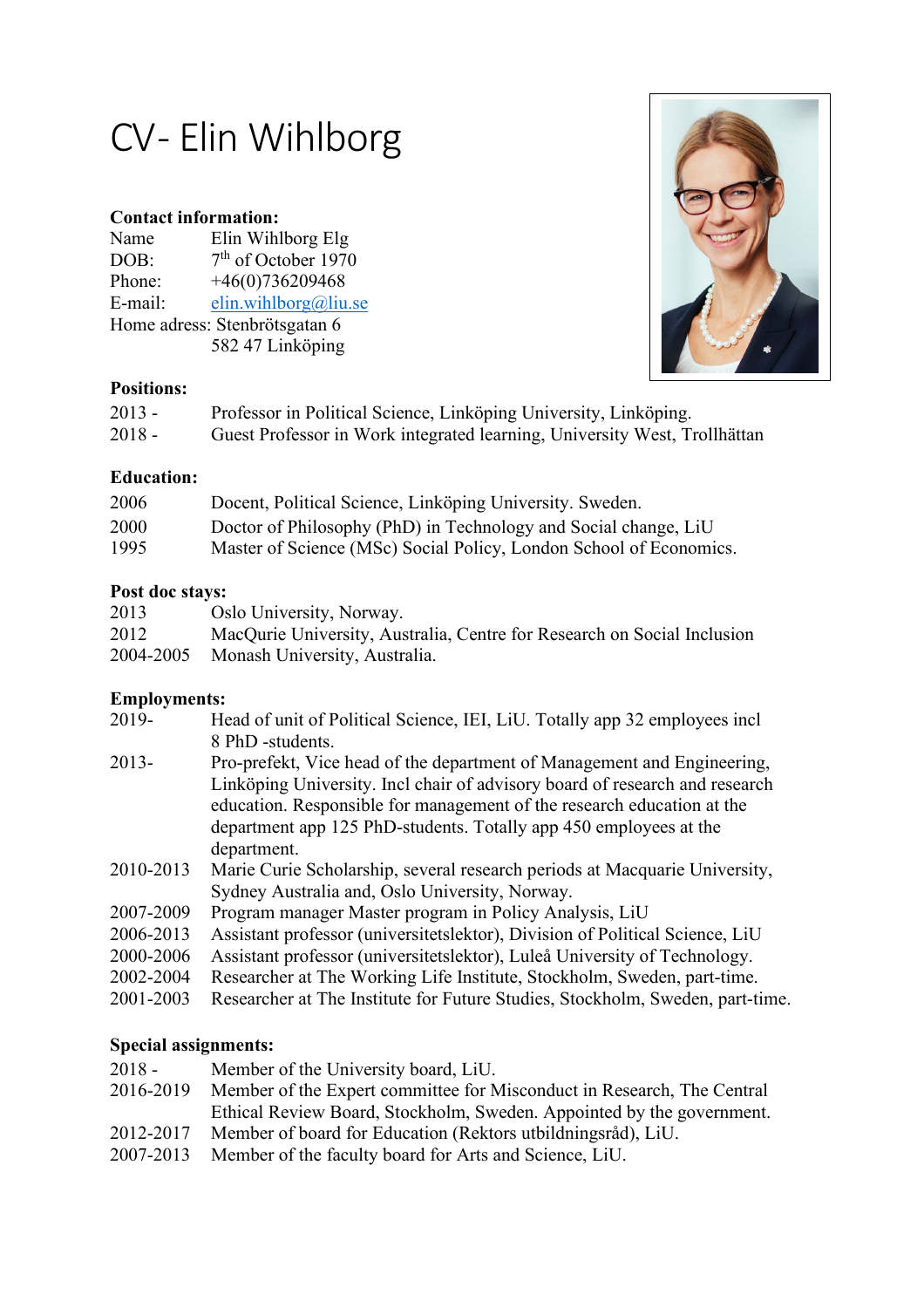#### **Outreach, utilization and value creation from research:**

For me all social science practices have to be meaningful and valuable also outside its academic contexts. Thus, my research is embedded into real challenges and we work in close collaboration with public actors as the SKR, municipalities and interest organizations. I frequently give public presentations and lectures and our research team have for four years arranged International summer schools for young professionals on digital government, funded by the Swedish Institute program SAYP.

#### **Stays abroad for research or teaching:**

2014, Guest researcher, Auckland University, Nya Zeeland, Department of Political Science 2013, 2017 Guest researcher, University of Nairobi, Department of social science and geography incl. teaching special unit on research design and research ethics on master level.

#### **Commissions as editor, referee:**

Editorial board member: Statsvetenskaplig tidskrift, Information Polity, Scandinavian journal of Political research. Referee on frequent basis for among other journals: Government Information Quarterly, Information Polity and Urban technology. Mini-track Co-chair at HICSS, digital government. Several assignments as opponent, member of grading committees for public PhD defenses in Political Science, Information systems, Home Economics, STS, Geography and Economics.

#### **Supervision of PhD students (as main supervisor):**

| On-going, | Ann Jansson, Political Science, IEI, LiU.                     |
|-----------|---------------------------------------------------------------|
| On-going, | Ahmed Kaharevic, Political Science, IEI, LiU.                 |
| On-going, | Carl-Johan Sommar, Political Science, IEI, LiU.               |
| On-going, | Helena Iacobeus, Political Science, IEI, LiU.                 |
| On-going, | Fredrik Carlsson, Political Science, IEI, LiU.                |
| 2019      | PhD, Johan Wennström, Political Science, IEI, LiU.            |
| 2018      | PhD, Richard Öhrvall, Political Science, IEI, LiU.            |
| 2017      | PhD, Mariana Gustafsson, Political Science, IEI, LiU.         |
| 2016      | PhD, Mattias Örnerheim, Political Science, IEI, LiU.          |
| 2015      | PhD, Ester Andreasson, Political Science, IEI, LiU.           |
| 2009      | PhD, Karin Skill, Department of Thematic Studies (TEMA), LiU. |
|           |                                                               |

#### **Selected research funding**

- 2016-21, Carl Bennet AB "Samhällets digitalisering", 5 MSEK
- 2018-19 Formas, A sustainable digital society for all?, 2 MSEK
- 2016-19, Forte, The computer says no. Automated decision making in public agencies, 3MSK

2012-15, Formas Eco2 - Global/Local Paradoxes of Production and Consumption 3,3 MSEK.

- 2009-12, Formas Radical Changes Again Governing transformation of local infrastructural systems. 3,1 MSEK.
- 2008-11, MSB, Safe public e-services -an Issue of Trust and Organisation. 5,8 MSEK.
- 2008-10, Formas, Ydre 2.0 Den politiska konstruktionen av en lokal ekonomi i förändring, 2 MSEK.
- 2006-08, MSB(Krisberedskapsmyndigheten) Krisberedskap för teknisk infrastruktur regionala och kommunala strategier för samverkan och implementering. 4,8 MSEK.